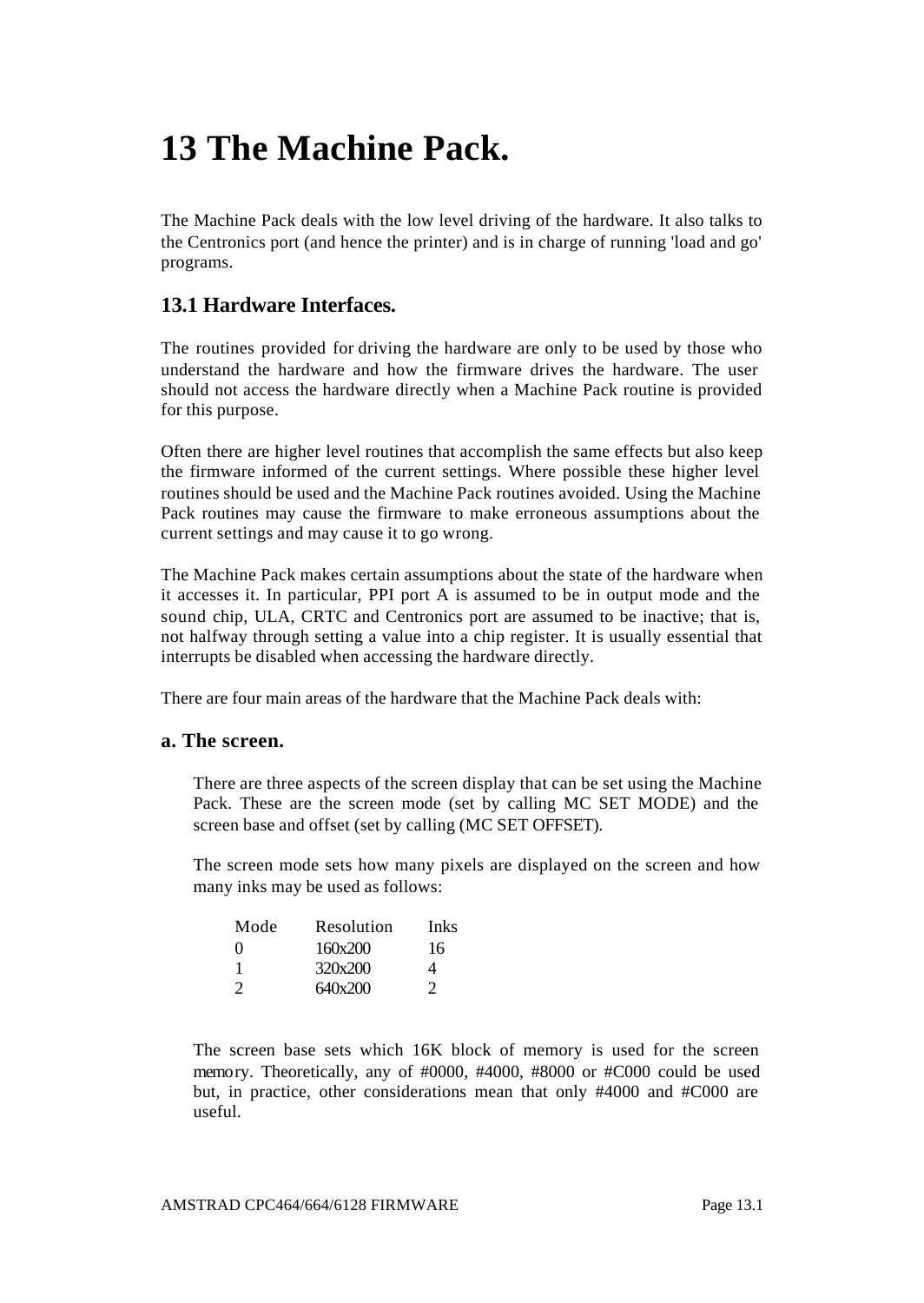The screen offset sets which byte in the screen memory is to be displayed first. Changing the screen offset will move the contents of the screen in one go. This is used for rolling the screen.

A fuller description of the screen layout and its relationship to these aspects can be found in section 6 on the Screen Pack.

If addresses are to be read back from the CRT controller chip, when using a light pen for instance, then careful inspection of the way the screen memory is addressed will be needed to translate the screen address read from the chip to the actual position on the screen.

The Machine Pack also provides a routine (MC WAIT FLYBACK) to wait until frame flyback occurs (the start of the vertical retrace period). This may be used to ensure that operations on the screen are performed with as little disruption as is possible to the picture on the monitor since no picture is generated during this period. As an alternative to waiting for frame flyback explicitly the user should consider setting up a frame flyback event as described in section 11.5.

The vertical retrace period is not very long. Furthermore, approximately 100 microseconds from its start, a time interrupt occurs that will cause the frame flyback events to be processed (see section 11). These may take a significant length of time out of the retrace period.

## **b. The inks.**

The Machine Pack deals with setting the colours of inks. There is a fuller explanation of the relationship between inks and colours in section 6.2. Briefly, the colour for each ink and the border can be specified independently and changed at will. Note, however, that the Machine Pack deals with the hardware representations of colours and not the grey scale colours that the Screen Pack uses and also that an ink may only be set to one colour, the flashing inks are made by the Screen Pack setting two colours alternately.

Two routines are provided for setting the colours of inks. MC SET INKS allows the colours of all 16 inks and the border to be set (although not all of the inks may be visible on the screen in the current mode). MC CLEAR INKS sets the colour of the border ink and sets all 16 inks to the same colour. The latter is used when clearing the screen to make the operation appear instantaneous.

#### **c. The sound chip.**

A routine, MC SOUND REGISTER, is provided to write to a register of the sound chip. This is used by the Sound Manager for hardware access.

## **d. The Centronics port.**

Two routines are provided to access the Centronics port. MC BUSY PRINTER tests if it is busy. MC SEND PRINTER strobes data out of it. Data should not be sent while the port is busy.

The Centronics port is used by the printer routines provided in the Machine Pack and described below.